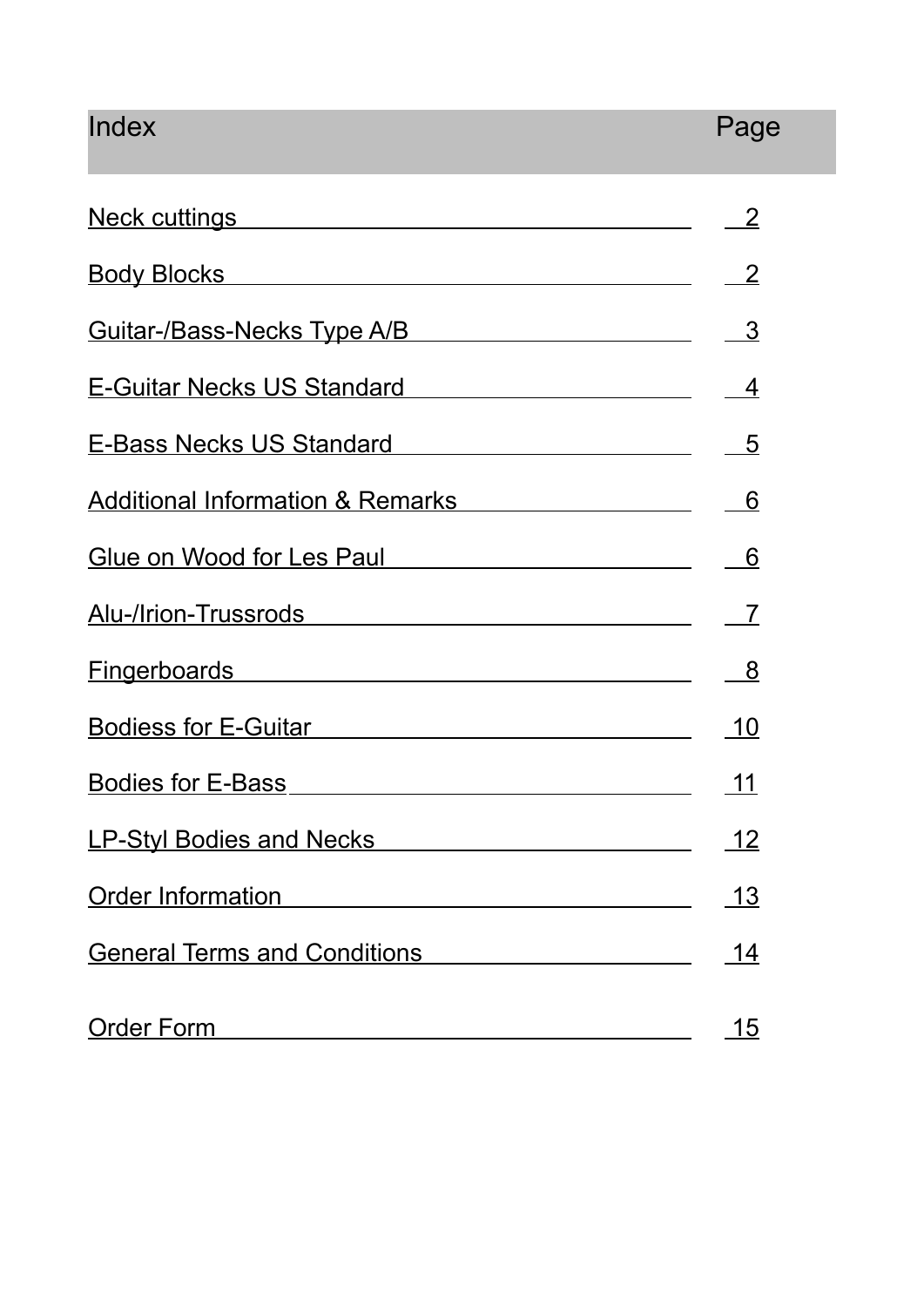## Neck cuttings

|                          | E.-Guitar            | E.-Bass                     |  |
|--------------------------|----------------------|-----------------------------|--|
|                          | No.                  | No.                         |  |
| Species                  |                      |                             |  |
| Maple                    |                      |                             |  |
| plain                    | 100                  | 200                         |  |
| little flamed            | 101                  | 201                         |  |
| middle flamed            | 102                  | 202                         |  |
| well flamed <sup>*</sup> | 103                  | 203                         |  |
| Mahogany                 | 111                  | 211                         |  |
| Ovangkol                 | 113                  | 213                         |  |
| Padouk                   | 114                  | 214                         |  |
| Size                     | 70 x 10 + x 2.6 + cm | $90 \times 11 + x 2.6 + cm$ |  |
| Thermo threated          | /TH                  | / TH                        |  |

## Body Blocks

|                  |                                                      |         | <b>E.-Guitar</b>    |        | E.-Bass                                                                    |
|------------------|------------------------------------------------------|---------|---------------------|--------|----------------------------------------------------------------------------|
|                  |                                                      |         | No. Pieces          |        | No. Pieces                                                                 |
| glued and planed |                                                      |         |                     |        |                                                                            |
| Alder            |                                                      | 300 / 3 |                     | 400 /3 |                                                                            |
| Ash              |                                                      | 311 / 3 |                     | 411 /3 |                                                                            |
| Mahogany         |                                                      | 314 / 2 |                     | 414 /2 |                                                                            |
| Swamp Ash*       |                                                      | 322 /2  |                     | 422 /2 |                                                                            |
| Pine             |                                                      | 320 /2  |                     | 420 /2 |                                                                            |
|                  |                                                      |         |                     |        | The foundation - price is quoted for 2- or 3- pieces body blocks as above. |
| Size (approx.)   |                                                      |         | 52 x 35/36 x 4.5 cm |        | 55 x 38 x 4.2 cm                                                           |
| Thermo threated  |                                                      | /TH     |                     | /TH    |                                                                            |
| Extra:           | 3 to 2-pieces $+10%$                                 |         |                     |        |                                                                            |
|                  | 3 to 1-piece $+20%$                                  |         |                     |        |                                                                            |
|                  |                                                      |         |                     |        |                                                                            |
|                  | 2 to 1-piece $+10%$                                  |         |                     |        |                                                                            |
|                  | * Not all types always available - Time of Delivery! |         |                     |        |                                                                            |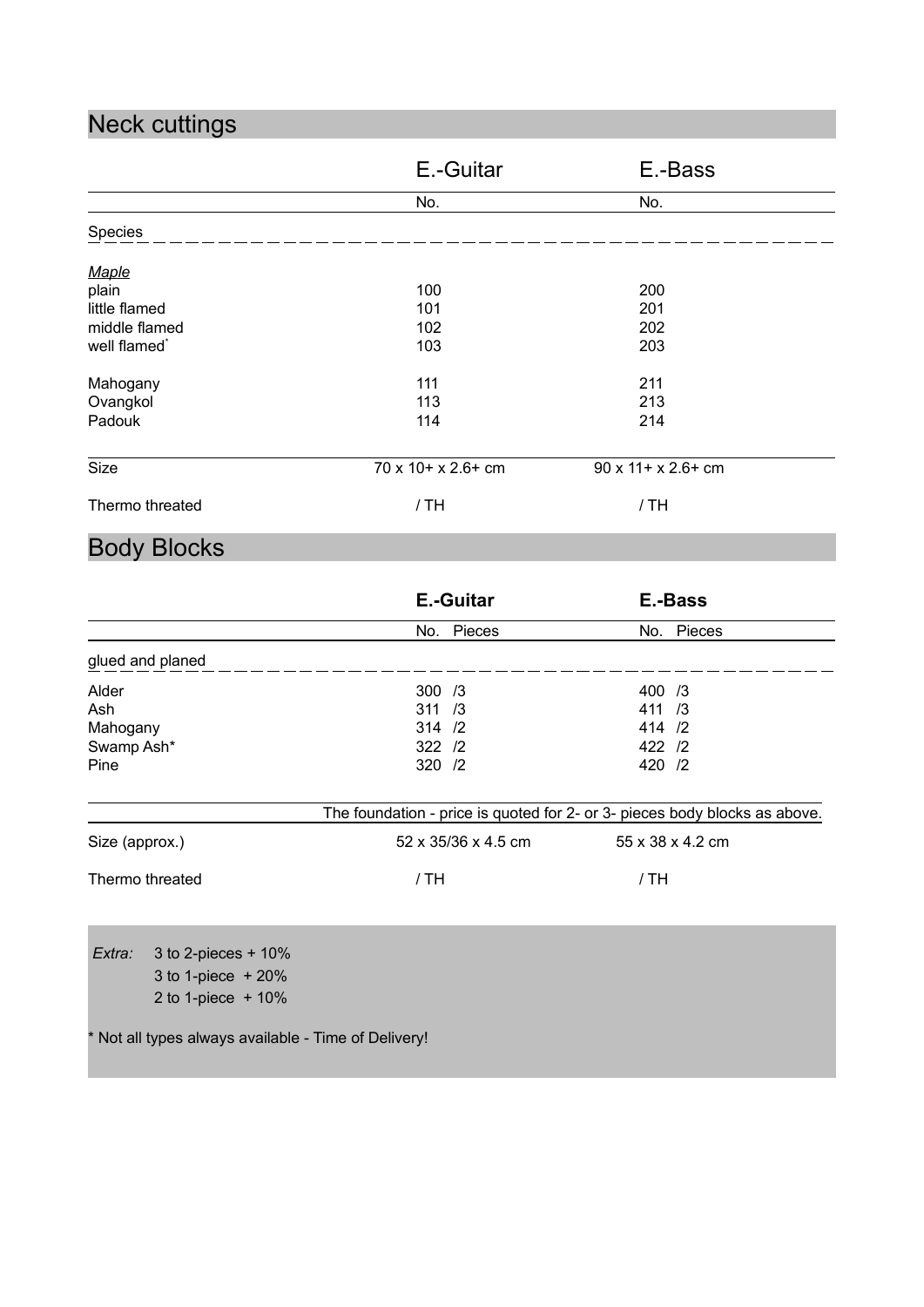

### E- Bass Necks\* incl. Trussrod

| <b>Type A</b> | <b>Type B</b>     |        |
|---------------|-------------------|--------|
| No.<br>Type   | No.<br>Type       |        |
|               |                   |        |
| EBHE 1A       | EBHE 1B           |        |
|               | EBHA 1B           |        |
| EBHM 1A       | EBHM 1B           |        |
|               |                   |        |
|               | EBHA 1A<br>555 mm | 555 mm |

\* Discontinued model, only limited quantities available

 All necks will be delivered with our patent Aluminium truss rod. Head shaping: The necks have no head shaping, so you can design your own one. Individual Head design possible ex 30 pcs. - price on inquiry.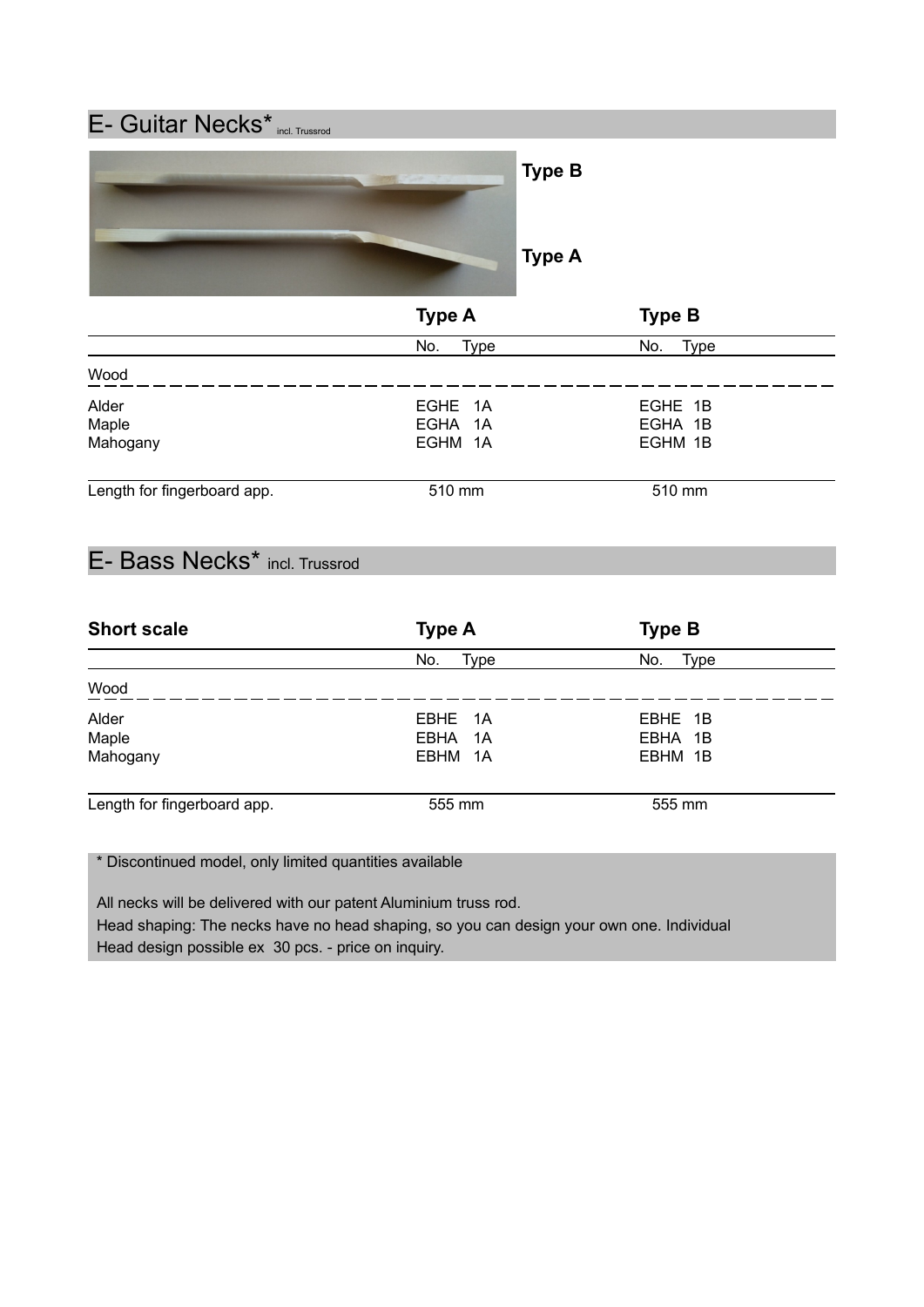#### E-Guitar Necks / Replacement

The necks are made from selected, careful dried material. The sizes are in reference to American measurements. The rough shaped necks have fingerboard, truss rod and D shaped grip with a thickness from 23-25 mm. Paddle head.



**Series 003 – raw** 

#### **Series 003 – finished**

|                                |            |                | raw $+$<br>finished <sup>*</sup> | finished <sup>*</sup><br>raw $+$ |
|--------------------------------|------------|----------------|----------------------------------|----------------------------------|
|                                | 21 frets   | 21 frets       | 22 frets                         | 22 frets                         |
|                                | pre shaped | modern/vintage | pre shaped                       | modern/vintage                   |
| Maple/Maple                    | $3 - 300$  | $3 - 300/10$   | 3-3002                           | 3-3002/10                        |
| Maple / Rosewood               | $3 - 100$  | $3 - 100/10$   | $3-1002$                         | 3-1002/10                        |
| Maple / Ebony                  | $3 - 102$  | $3-102/10$     | 3-1022                           | 3-1022/10                        |
| Fingerboard width              | 44/56 mm   | $42/55.5$ mm   | 44/56 mm                         | $42/55.5$ mm                     |
| Scale                          |            | 64.7 cm        | --                               | 64.7 cm                          |
| Fingerboard radius             | no         | 9.5 / 7.25'    | no                               | 9.5 / 7.25'                      |
| with trussrod                  | yes        | yes            | yes                              | yes                              |
| other wood options<br>possible | yes        | yes            | yes                              | yes                              |

+ Preshaped neck without frets, dots and fingerboard radius, US-Standard

\* Finished neck in two styles:

1. Vintage style: 21 frets, truss rod adjustment at the end, 7.25' radius neck shape medium C, frets medium jumbo

2. Modern style: 22 frets, truss rod adjustment at the headstock, 9.5' radius medium C-shape, frets medium jumbo

Thermo treatment for finished necks possible!

ADDITIONAL INFORMATIONS ON PAGE 8.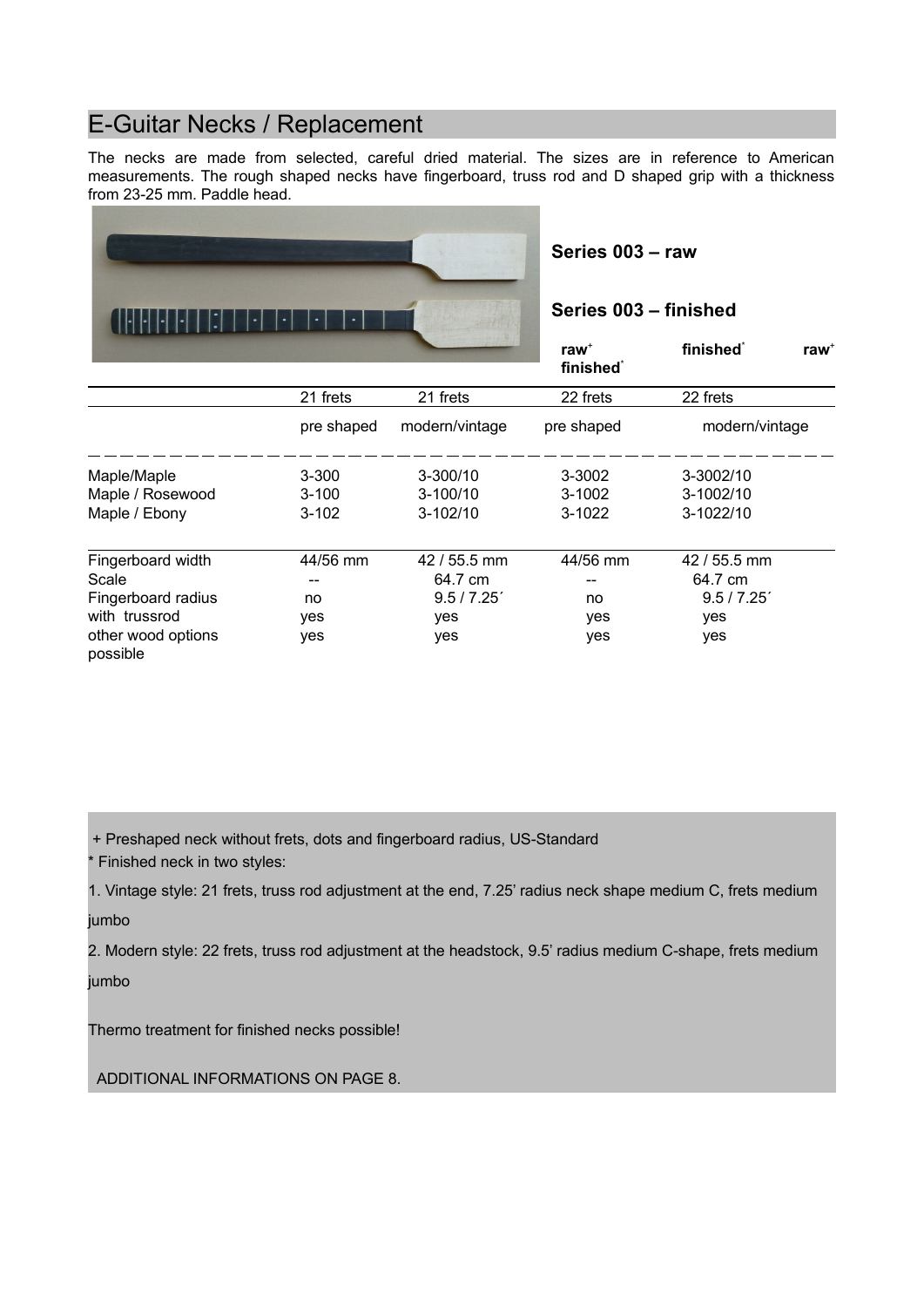### E-Bass Necks / Replacement

| The Basic State |  |
|-----------------|--|
|-----------------|--|

#### **SERIES 003**.

Type: HARD-MAPLE, flat headstock (like Fender) pre shaped contour, without headshaping.

|                         | $raw+$    | finished <sup>*</sup> | raw $+$    | finished <sup>*</sup> |
|-------------------------|-----------|-----------------------|------------|-----------------------|
|                         | 20 frets  | 20 frets              | 21 frets   | 21 frets              |
| pre shaped              |           |                       |            |                       |
| Maple/Maple             | $3 - 400$ | $3-400/10$            | 3-4001     | 3-4001/10             |
| Fingerboard width       | 43/64 mm  | 38 / 42 / 63 mm       | 43 / 64 mm | 38 / 42 / 63 mm       |
| scale                   | no.       | 86 cm                 | no         | 86 cm                 |
| Fingerboard radius      | no        | 121                   | no         | 12'                   |
| with iron truss rod     | yes       | yes                   | yes        | yes                   |
| other neck wood options | yes       | yes                   | yes        | yes                   |



**SERIES 003**; with fingerboard Type: HARD-MAPLE, flat headstock (like Fender) pre shaped contour, without headshaping.

|                         | raw $+$   | finished <sup>*</sup> | raw $+$    | finished <sup>*</sup> |
|-------------------------|-----------|-----------------------|------------|-----------------------|
|                         | 20 frets  | 20 frets              | 21 frets   | 21 frets              |
| pre shaped, 1-piece     |           |                       |            |                       |
| Maple / Rosewood        | $3 - 200$ | $3 - 200/10$          | 3-2001     | 3-2001/10             |
| Maple / Ebony           | $3 - 202$ | $3 - 200/10$          | $3 - 2021$ | 3-2021/10             |
| Fingerboard width       | 43/64 mm  | 38/42/63 mm           | $43/64$ mm | $38/42/63$ mm         |
| scale                   | no        | 86 cm                 | no         | 86 cm                 |
| Fingerboard radius      | no        | 121                   | no         | 12'                   |
| with Aluminium trussrod | yes       | yes                   | yes        | yes                   |
| other neck wood options | yes       | yes                   | yes        | yes                   |

+ Preshaped neck without frets, dots and fingerboard radius, US-Standard \* Finished neck with bone nut, frets, unvarnished Jazz and Precision

ADDITIONAL INFORMATIONS ON PAGE 8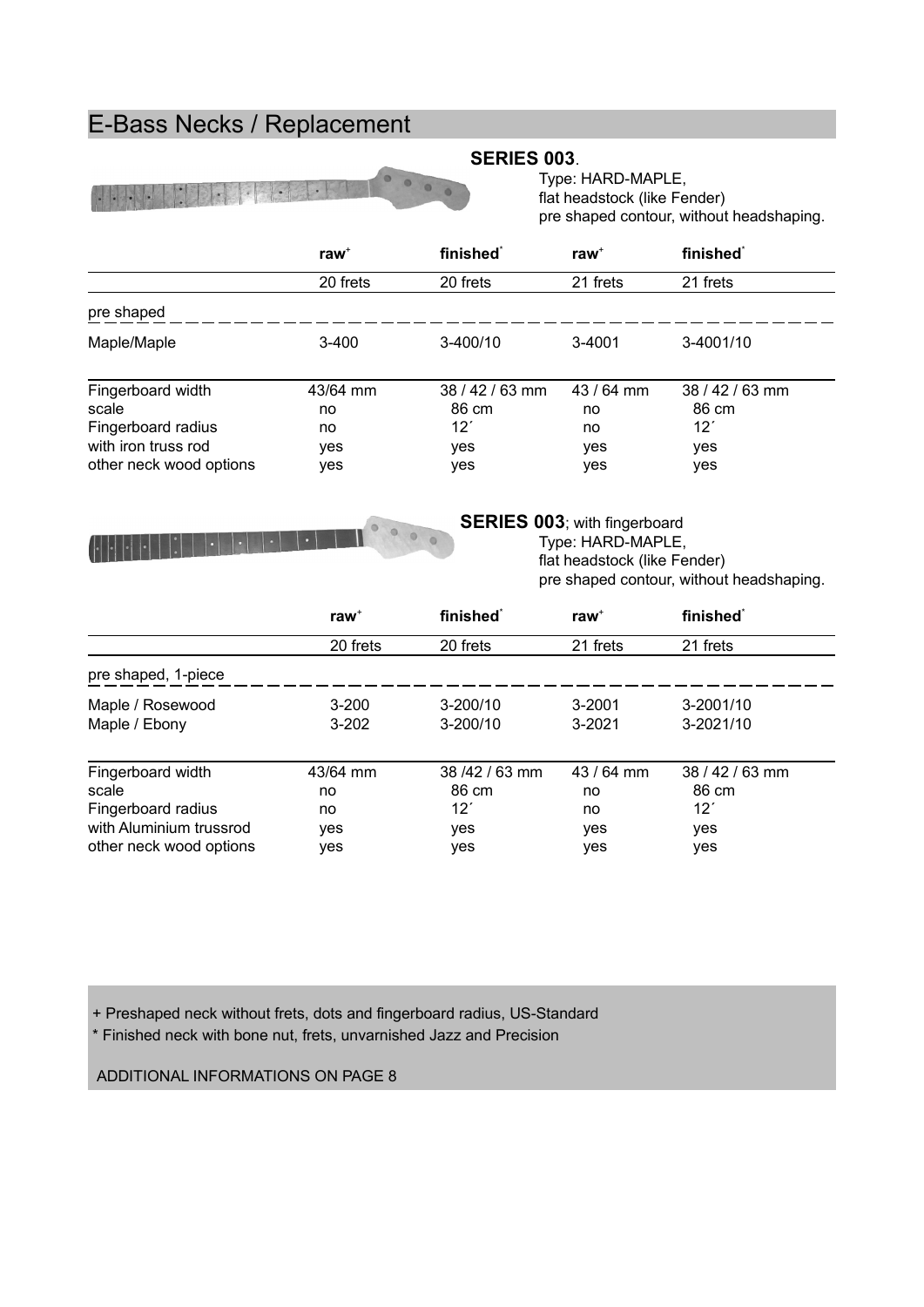#### Additional

If you plan to order extras, please add the number of the specific items behind the order number.

Sample: 3-200/10 /M

-->3-200 E-Bass Neck Maple/Rosewood for 20 frets, /10 finished neck, 20 frets

/M middle flamed maple.

|                                                                                             | <b>Additional</b>            |
|---------------------------------------------------------------------------------------------|------------------------------|
|                                                                                             | No.                          |
| Maple                                                                                       |                              |
| little flamed<br>middle flamed<br>well flamed<br>Mahagony                                   | / L<br>/ M<br>/ G<br>/ M     |
| Specials                                                                                    |                              |
| left hand type<br>with fret cuttings (raw necks)<br>without headshaping<br>Thermothreatment | / LI<br>/ MB<br>/ OK<br>/ TH |

#### Glue-on Wood for Les Paul

|                            | $15 \, \text{mm}$ | <b>25 mm</b>      |  |  |
|----------------------------|-------------------|-------------------|--|--|
|                            | No.               | No.               |  |  |
| Maple                      |                   |                   |  |  |
| plain                      | 3020 /15          | 3020 / 25         |  |  |
| little flamed              | 3030/15           | 3030 / 25         |  |  |
| middle flamed <sup>*</sup> | 3040/15           | 3040 / 25         |  |  |
| well flamed <sup>*</sup>   | 3050/15           | 3050 / 25         |  |  |
| very well flamed*          | 3060/15           | 3060 / 25         |  |  |
| Quilted AA                 | 3070/15           | 3070/25           |  |  |
| <b>Quilted AAA</b>         | 3080/15           | 3080 / 25         |  |  |
| <b>Size</b>                | 50 x 35/36 cm     | ca. 50 x 35/36 cm |  |  |

Remark: Glue-on wood for bodies or other shapes. You can also use classical Guitar backs. These backs are glued ,sanded to 3.0 mm and - the advantage - we have a larger quantity of different qualities in stock.

\* Not all types always available - Time of delivery!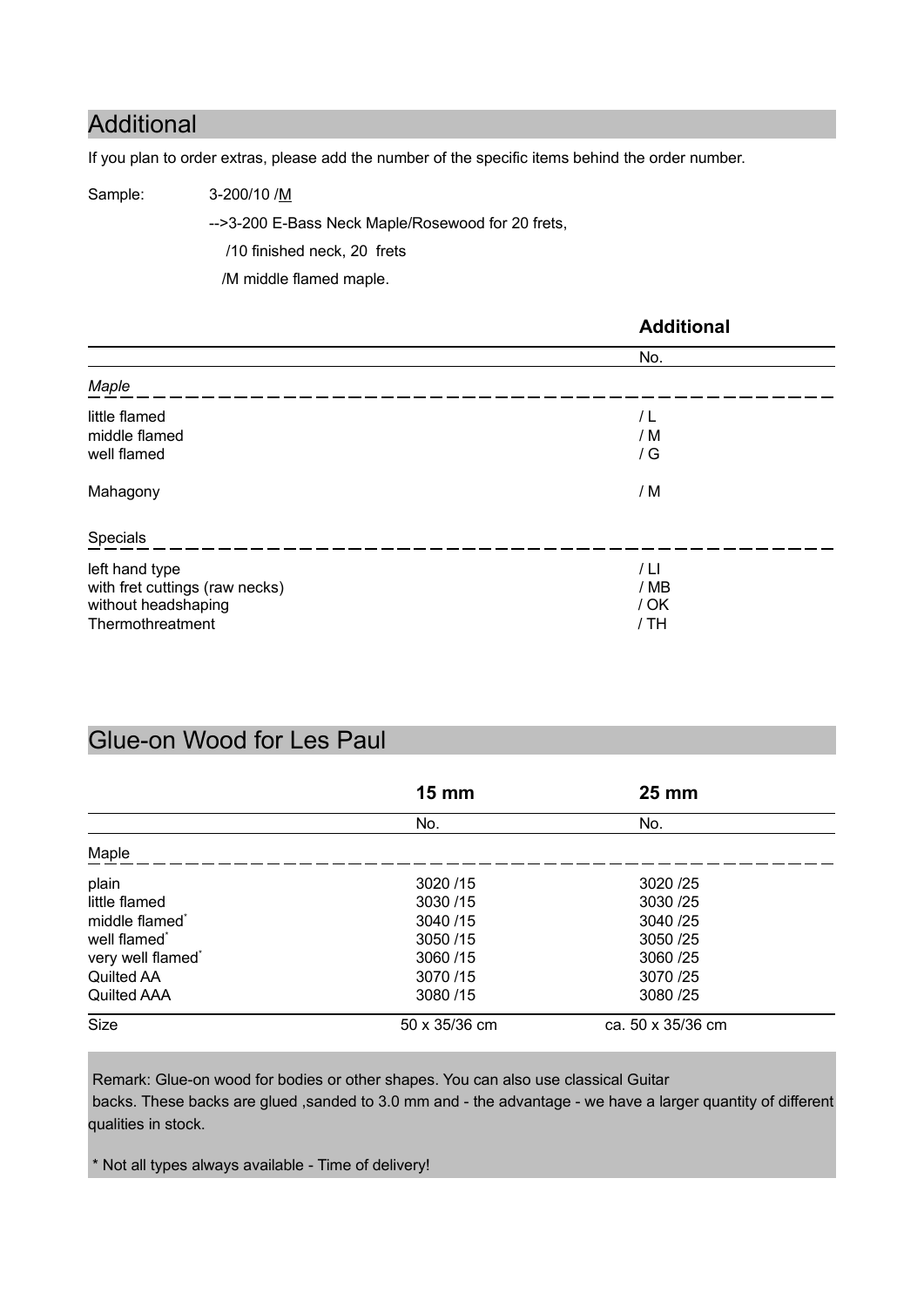## Aluminium Truss Rods



|                                   | E-Guitar          | E-Bass            |  |
|-----------------------------------|-------------------|-------------------|--|
|                                   | No. Length        | No. Length        |  |
| Square Rod, 8 x 8 mm              |                   |                   |  |
| Aluminium Truss Rod               | AST <sub>43</sub> | <b>AST 50</b>     |  |
| Aluminium Truss Rod               | AST <sub>46</sub> | <b>AST 58</b>     |  |
| Aluminium Truss Rod               |                   | <b>AST 60</b>     |  |
| Aluminium Truss Rod               |                   | AST <sub>64</sub> |  |
| Accessories                       |                   |                   |  |
| Key for aluminium Truss Rod       |                   | JS                |  |
| Nut-Brass for aluminium Truss Rod |                   | МM                |  |
| Nut-Iron for aluminium Truss Rod  |                   | EM                |  |

# Fingerboards



|                    | <b>E.-Guitar</b>   | E.-Bass <sup>*</sup>                 |
|--------------------|--------------------|--------------------------------------|
|                    | No. Quality        | No. Quality                          |
| dried and assorted |                    |                                      |
| Rosewood A         | PG 1               | $PG-B$<br>10                         |
| Rosewood B         | PG <sub>2</sub>    | <b>PG-B</b> 20                       |
| Rosewood C         | PG <sub>3</sub>    | <b>PG-B 30</b>                       |
| Ebony A            | $EG$ 1             | EG-B<br>10                           |
| Ebony B            | EG <sub>2</sub>    | EG-B<br>- 20                         |
| Ebony C            | EG <sub>3</sub>    | EG-B 30                              |
| Size               | 500 x 70/50 x 9 mm | 4 S: 720 x 70/50 x 9 mm              |
|                    |                    | <b>5 S:</b> 720 x 80/60 x 9 mm       |
|                    |                    | 6 S: $720 \times 90/60 \times 9$ mm  |
|                    |                    | 6 S: $720 \times 105/70 \times 9$ mm |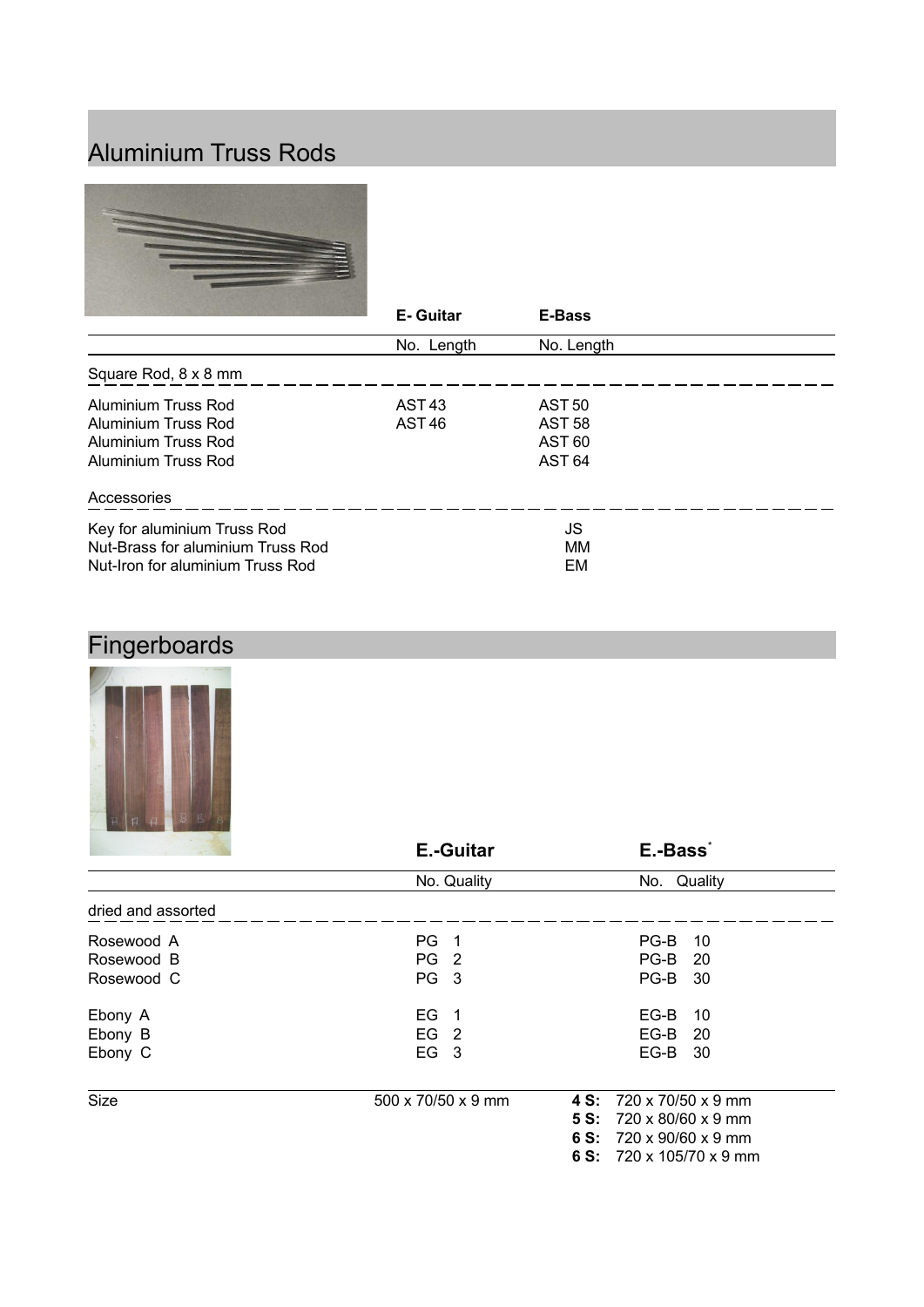| Import Assortment <sup>+</sup> (undried) |     |                                |                                              |
|------------------------------------------|-----|--------------------------------|----------------------------------------------|
| Rosewood, A/B Quality                    |     | PG A/B                         |                                              |
| Ebony, A/B-Quality                       | EG. | A/B                            |                                              |
|                                          |     |                                | Import Assortment only for larger quantities |
| Size                                     |     | $500 \times 75/55 \times 9$ mm |                                              |
| Additional for Bass Fingerboards         |     |                                | No.                                          |
| 4 String                                 |     |                                | / 4                                          |
| 5 String                                 |     |                                | / 5                                          |
| 6 String                                 |     |                                | / 6                                          |
| with fret cuttings, sanded surface       |     |                                | / MB                                         |



\* *Bass Fingerboards*: Please add the additional behind the order number.

+ *Import Assortment*: Fingerboards will be delivered raw, undried and unplanned. Price, quantity and quality - on inquiry.

Special measurements only for orders ex 200 pieces possible - Time of delivery!

 Fingerboards can be delivered with fret cuttings, polished, with different scales Fender, LP, 62, 63, 65 21-24 frets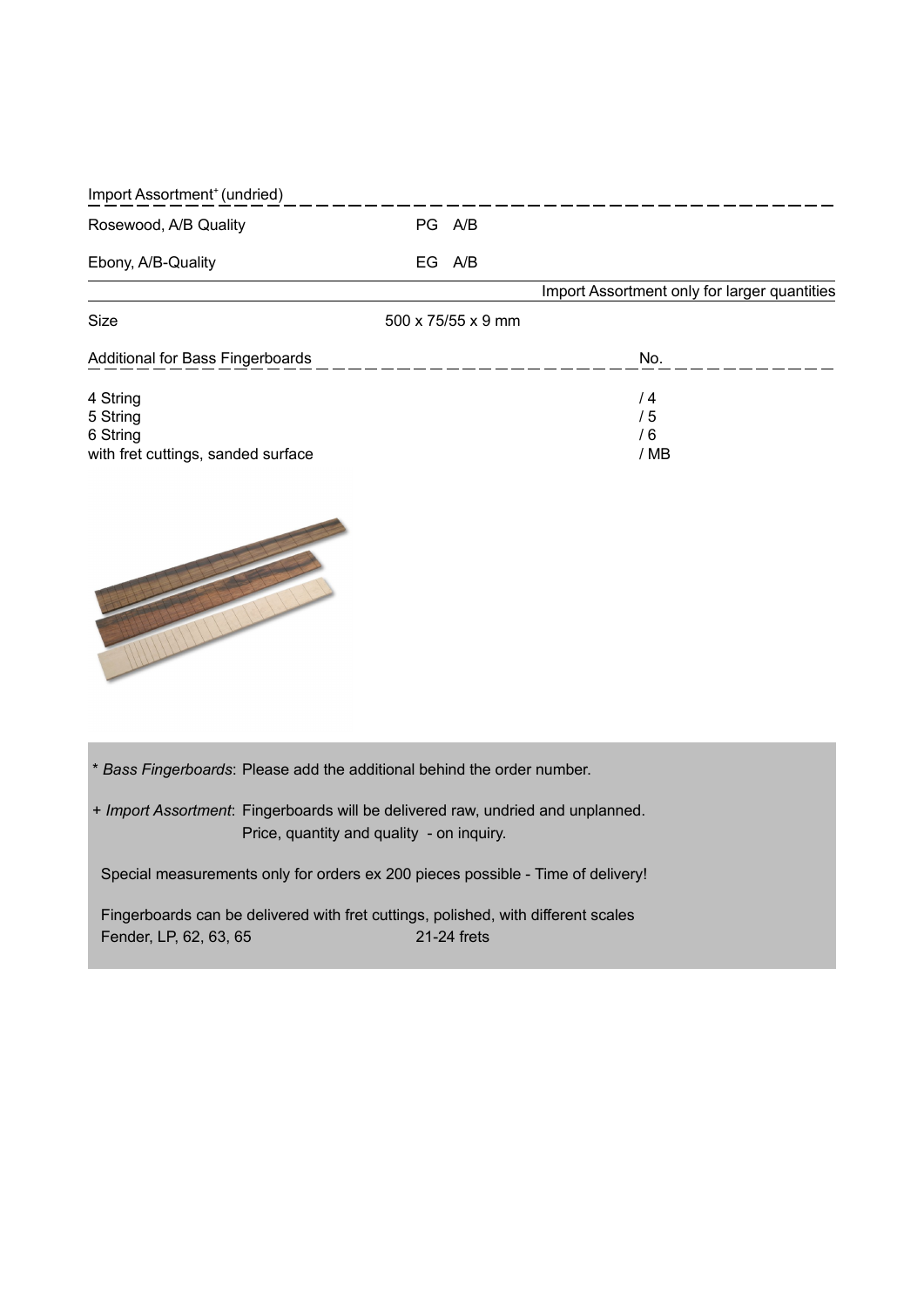### E-Guitar Bodies

The manufacture of E-Guitar bodies result from selected and dried wood. If it is possible we produce 1-piece, otherwise 2- or 3-pieces items. They are produced in strict conformity with the American patterns. All bodies are grounded.





| <b>Strat</b>                                                                                             |            | Tele         |            |              |                        |              |
|----------------------------------------------------------------------------------------------------------|------------|--------------|------------|--------------|------------------------|--------------|
|                                                                                                          | 1-piece    |              | 2-pieces   |              | 3-pieces               |              |
|                                                                                                          | Tele       | <b>Strat</b> | Tele       | <b>Strat</b> | Tele                   | <b>Strat</b> |
| curved, grounded                                                                                         |            |              |            |              |                        |              |
| Alder                                                                                                    | 010-E1     | $011 - E1$   | $010 - E2$ | $011-E2$     | 010-E3                 | $011 - E3$   |
| Ash                                                                                                      | 010-ES1    | 011-ES1      | 010-ES2    | 011-ES2      | 010-ES3                | 011-ES3      |
| Mahogany <sup>®</sup>                                                                                    | $010 - M1$ | $011 - M1$   | 010-M2     | $011 - M2$   |                        |              |
| Swamp Ash                                                                                                | 010-SA1    | 011-SA1      | 010-SA2    | 011-SA2      | 010-SA3                | 011-SA3      |
| Pine                                                                                                     | 010-P1     | 011-P1       | $010 - P2$ | $011 - P2$   | $010 - P3$             | 011-P3       |
| Additional                                                                                               |            |              |            | No.          |                        |              |
| <b>Bodies with thermo treatment</b><br><b>Bodies with stain or defects - suitable for colour varnish</b> |            |              |            | 10%          | / TH Body<br>Reduction |              |

\* Not all types always available - Time of Delivery!

1- piece bodies in Alder ,Ash and Swamp ash – only small quantities available!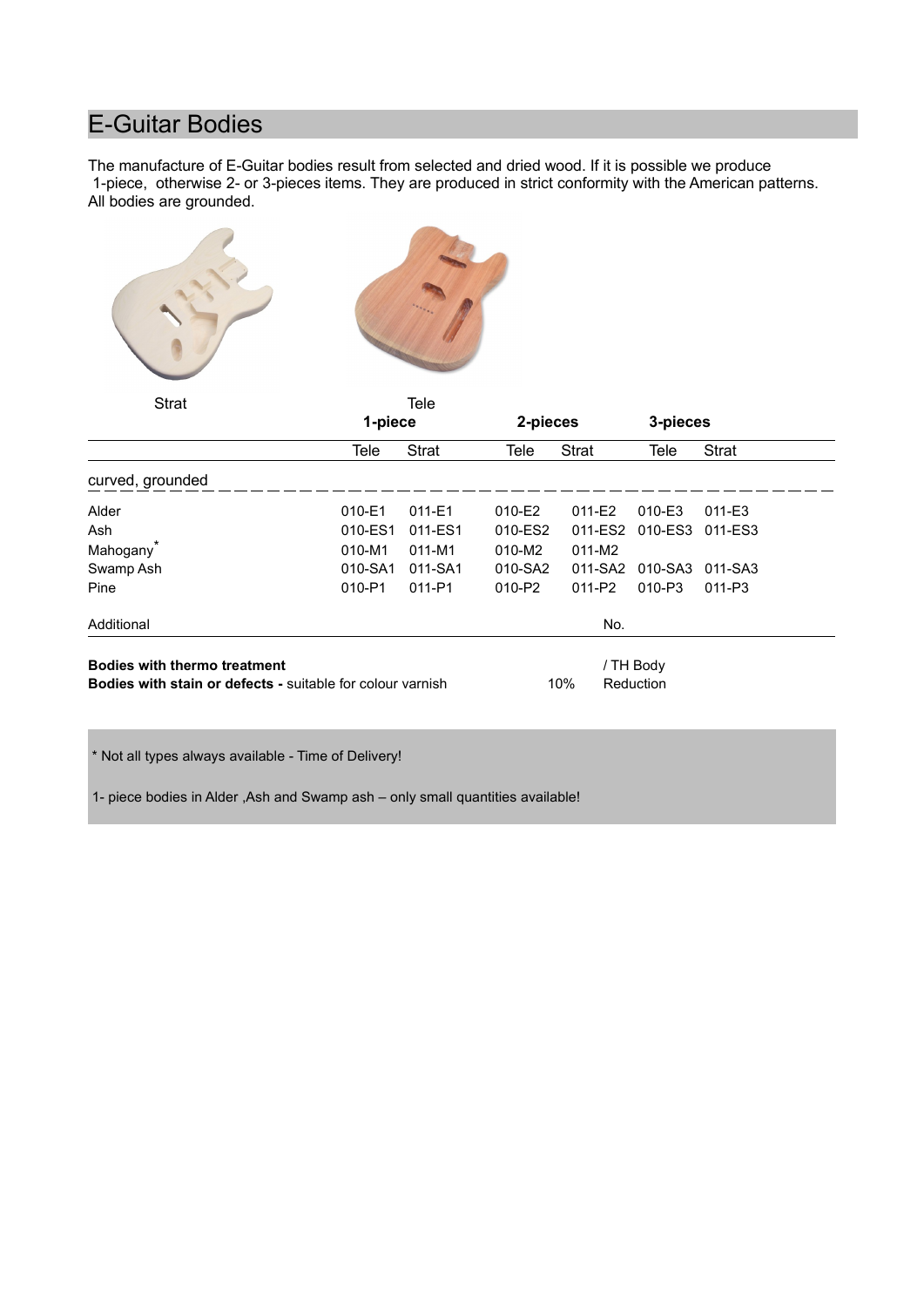### E-Bass Bodies

The manufacture of E-Bass Bodies result from selected, dried wood. If it is possible we produce

1-piece, otherwise 2- or 3-pieces bodies. They are produced in strict conformity with the American patterns. All bodies are grounded.



|                                                | 1-piece |            | 2-pieces |               | 3-pieces |                 |
|------------------------------------------------|---------|------------|----------|---------------|----------|-----------------|
|                                                | Jazz    | Precision  | Jazz     | Precision     | Jazz     | Precision       |
| curved, grounded                               |         |            |          |               |          |                 |
| Alder                                          | 013-E1  | $012-E1$   | 013-E2   | $012-E2$      | 013-E3   | 012-E3          |
| Ash                                            | 013-ES1 | 012-ES1    | 013-ES2  | 012-ES2       |          | 013-ES3 012-ES3 |
| Mahogany <sup>*</sup>                          | 013-M1  | $012 - M1$ | 013-M2   | 012-M2        |          |                 |
| Swamp Ash                                      | 013-SA1 | 012-SA1    | 013-SA2  | 012-SA2       |          | 013-SA3 012-SA3 |
| Pine                                           | 013-P1  | $012 - P1$ | 013-P2   | 013-P2        |          |                 |
| Additional                                     |         |            |          | No.           |          |                 |
| Bodies with thermo treatment                   |         |            |          | / TH Body     |          |                 |
| Bodies with stains suitable for colour varnish |         |            |          | 10% Reduction |          |                 |
|                                                |         |            |          |               |          |                 |
|                                                |         |            |          |               |          |                 |

\* Not all types always available - Time of Delivery! Alder 1-piece - only a few available